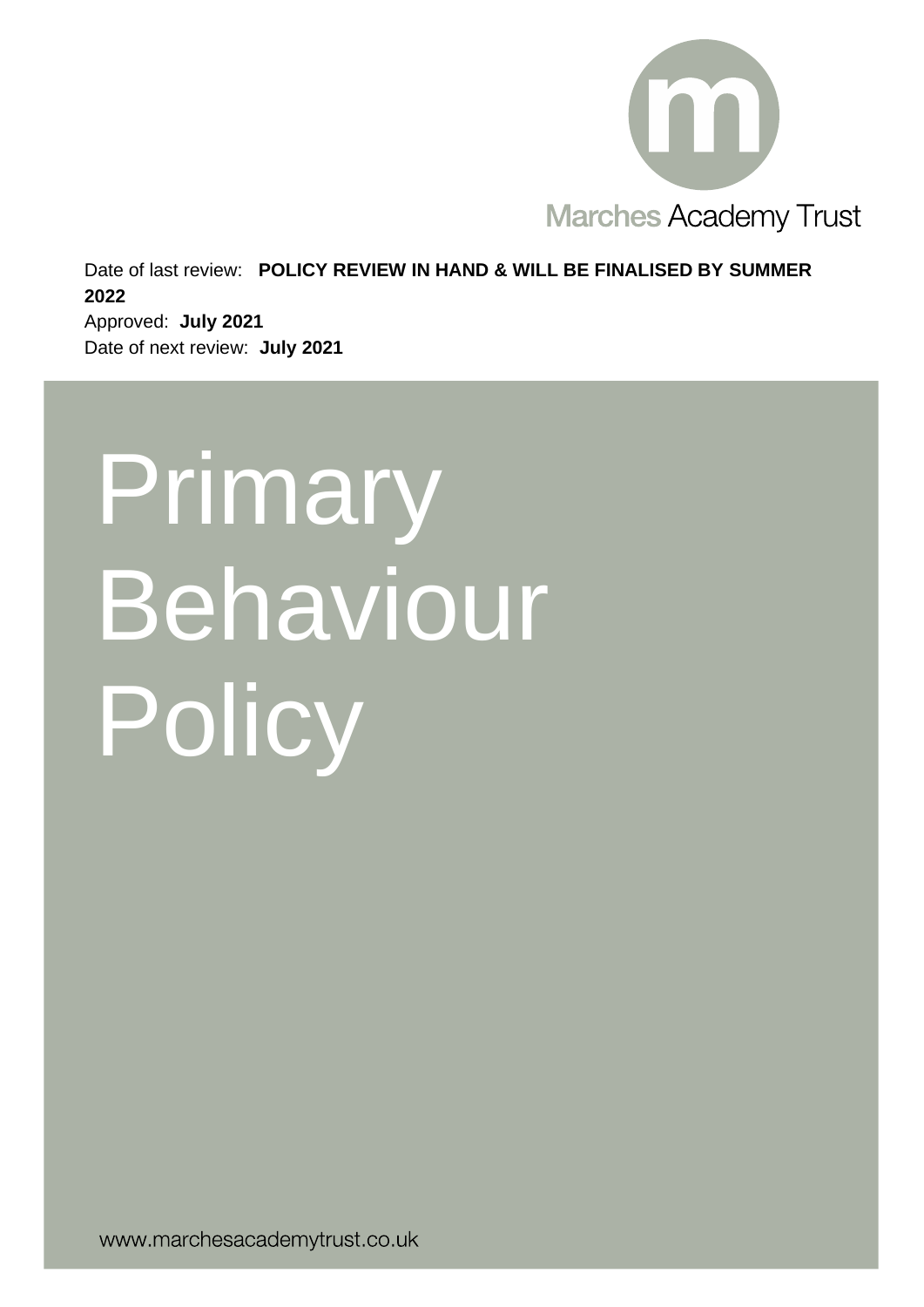# **CONTENTS**

|     | <b>Behaviour Policy Aim</b>                                 | 3                |
|-----|-------------------------------------------------------------|------------------|
|     | <b>Section 1: Behaviour for Learning</b>                    | $\mathbf{3}$     |
|     | <b>Section 2: Behaviour Policy Statutory Requirements</b>   | 6                |
| 1.  | <b>Legislation and statutory requirements</b>               | 6                |
| 2.  | <b>Definitions</b>                                          | 6                |
| 3.  | <b>Bullying</b>                                             | $\overline{7}$   |
| 4.  | <b>Roles and responsibilities</b>                           | 8                |
|     | 4.1 The Board of Trustees and the Local Governing           |                  |
|     | <b>Body</b>                                                 | 8                |
|     | 4.2 The Headteacher*                                        | 8                |
|     | 4.3 Staff                                                   | 8                |
|     | 4.4 Parents and carers                                      | 8                |
| 5.  | The SMART Way                                               | 8                |
|     | 5.1 Pupil Pledge                                            | $\boldsymbol{9}$ |
|     | <b>5.2 Teacher Pledge</b>                                   | $\boldsymbol{9}$ |
|     | 5.3 SMART system for uniform                                | $\boldsymbol{9}$ |
|     | 5.4 SMART system for offensive language                     | 9                |
| 6.  | <b>Rewards and Sanctions</b>                                | 9                |
|     | <b>6.1 Rewards</b>                                          | $9\phantom{.}$   |
|     | <b>6.2 Sanctions</b>                                        | 10               |
|     | 6.3 Off-site behaviour: bringing the school into            |                  |
|     | disrepute                                                   | 11               |
|     | <b>6.4 Malicious allegations</b>                            | 11               |
| 7.  | <b>Behaviour management</b>                                 | 11               |
|     | 7.1 Classroom management                                    | 11               |
|     | <b>7.2 Restorative practice</b>                             | 11               |
|     | <b>7.3 Physical restraint</b>                               | 13               |
|     | <b>7.4 Searching and confiscation</b>                       | 13               |
|     | <b>7.5 Confiscation</b>                                     | 15               |
|     | <b>7.6 Support</b>                                          | 15               |
| 8.  | <b>Pupil transition</b>                                     | 15               |
| 9.  | <b>Training</b>                                             | 15               |
| 10. | <b>Monitoring arrangements</b>                              | 15               |
| 11. | <b>Links with other policies</b>                            | 15               |
|     | *For Headteacher, read the most senior leader in the school |                  |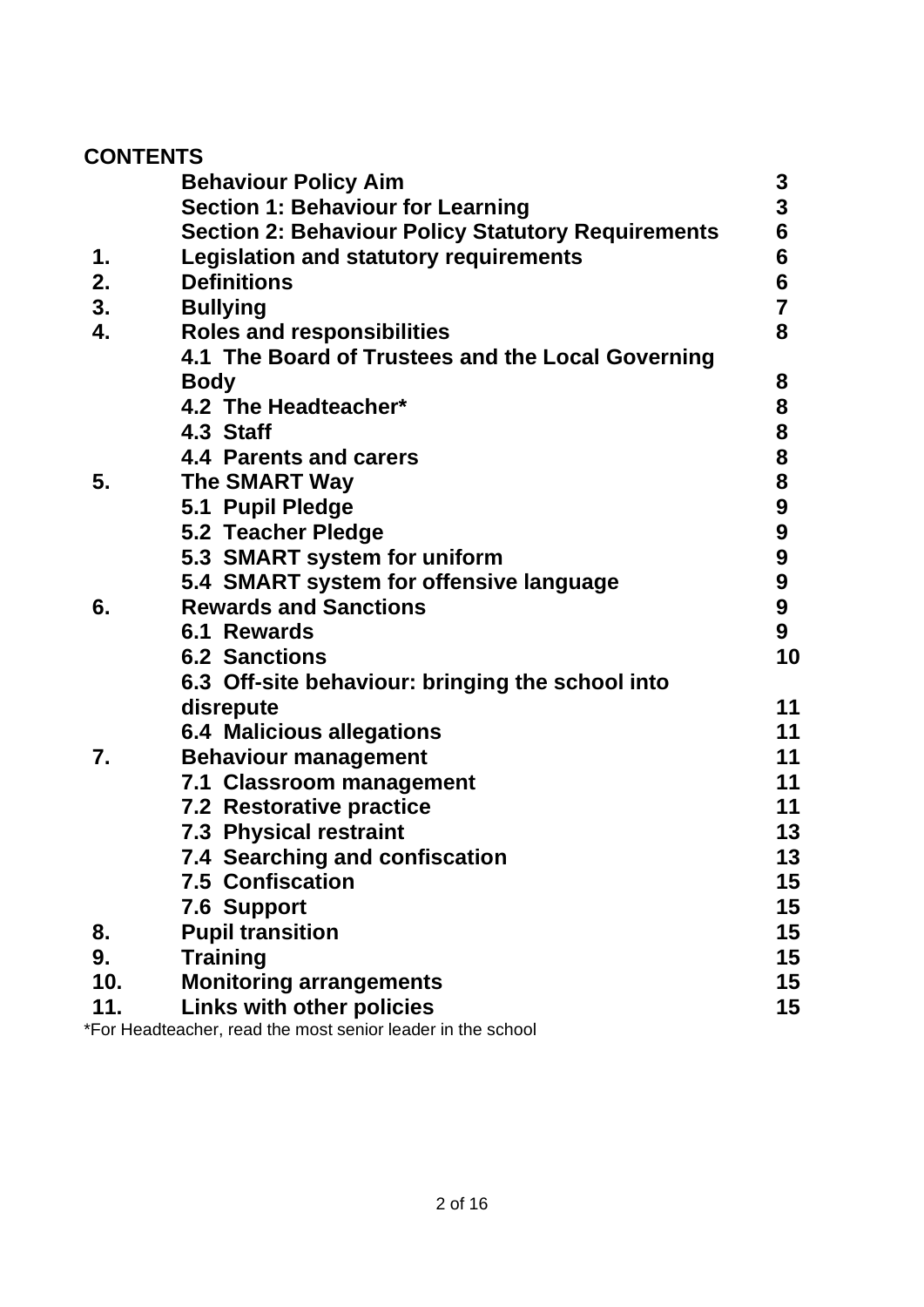# **Behaviour Policy Aim**

## **This policy aims to:**

- provide a consistent approach to behaviour management;
- define what pupil conduct we consider to be unacceptable behaviour, including bullying and peer-on-peer abuse;
- summarise the roles and responsibilities of different people in the school community with regards to behaviour management (Section 5);
- outline how pupils are expected to behave, including self-discipline and respect (Section 6);
- outline our system of rewards and sanctions (Section 7);
- reinforce support systems through an effective assertive discipline approach;
- reinforce staff and pupil understanding of support systems available to develop behaviour management.

# **Section 1: Behaviour for Learning**

## **Culture and Ethos**

#### **Underlying Principles**

Our Behaviour Policy is driven by our vision, 'Achievement through caring'.



#### **Our core values:**

**Excellence** – striving always for mastery and personal success **Integrity** – consistently acting with honesty, compassion and respect **Empathy** – embracing and supporting the uniqueness of every individual **Creativity** – inspiring and challenging through invention, experimentation and exploration **Equality** – ensuring fair opportunity for all

## **The Marches Academy Trust Learning Mission Statement**

We believe: successful, creative, lifelong learners participate in a journey of self-discovery.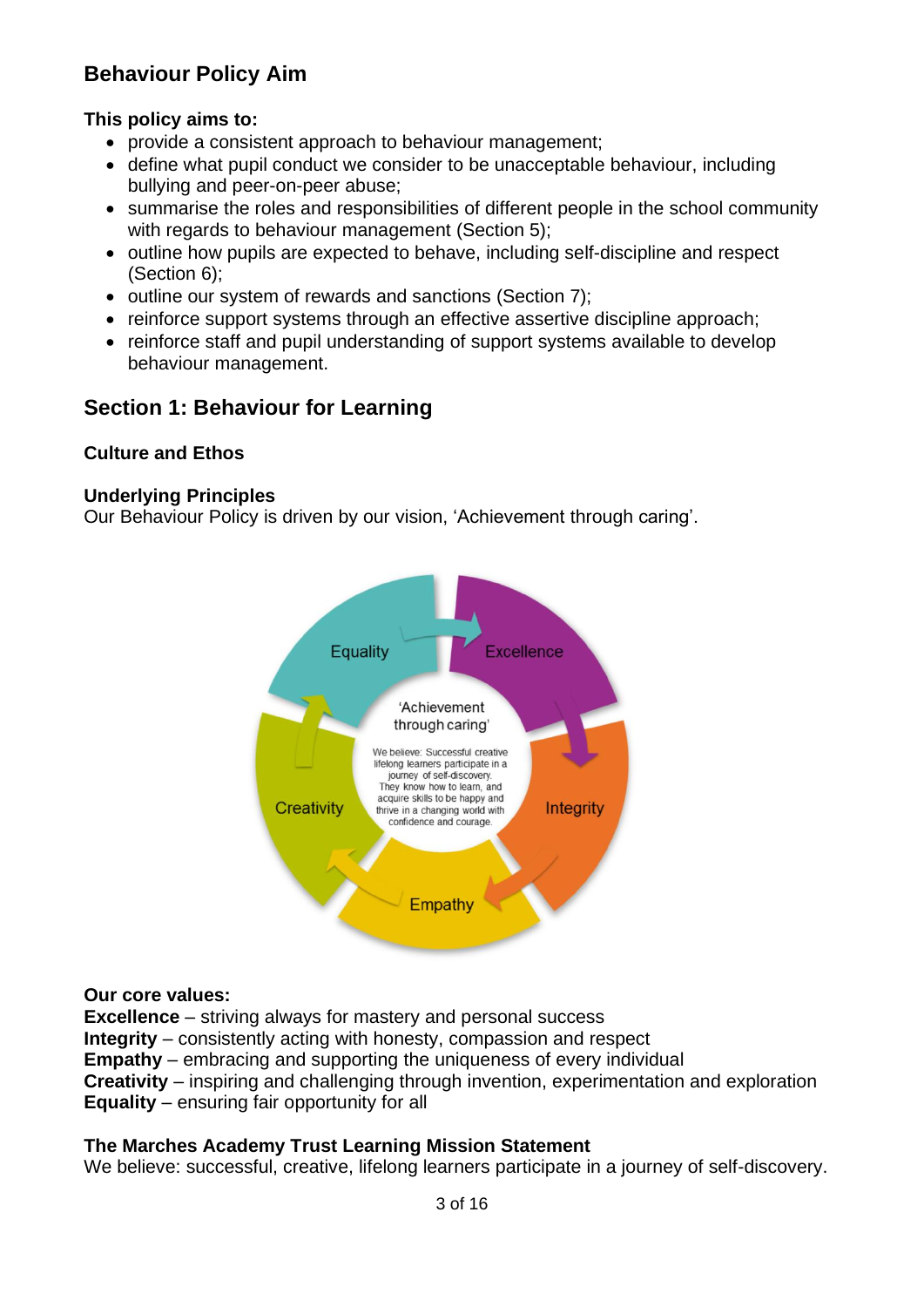They know how to learn, acquire skills and feel safe to take risks with confidence and courage.

Our **vision** and **values** are at the core of everything we do, and are reiterated through our classroom and learning behaviours, as well as our behaviour guidelines.

It is the aim of primary schools within the Trust that every member of the school community feels valued and respected, and that each person is treated fairly and well. Our schools are caring communities, whose values are built on mutual trust and respect for all. The behaviour policy is therefore designed to encourage the way in which all members of the school live and work together in a supportive way. It aims to promote an environment where everyone feels happy, safe and secure.

Primary schools within the Trust have a number of school rules, but the primary aim of the behaviour policy is not a system to enforce them. It is a means of promoting good relationships, so that children and staff can work together with the common purpose of helping everyone to learn. This policy supports each school community in aiming to allow everyone to work together in an effective and considerate way.

Each school within the Trust expects every member of the school community to behave in a considerate way towards others. We aim to treat all children fairly and apply this behaviour policy in a consistent way.

#### **For Church Schools**

Following the teachings of Jesus, this policy aims to help children to grow in a safe and secure environment, and to become positive, responsible and increasingly independent members of the school community, who demonstrate our core Christian values. All children and staff follow their school motto, to remind them to always do the best they possibly can in all areas of life.

Each school rewards good behaviour, as it believes that this will develop an ethos of kindness and cooperation. This policy is designed to promote good behaviour, rather than merely deter anti-social behaviour.

The Marches Academy Trust expects every child to be an integral part of our community and share its **values** and every teacher will promote positive behaviour. The overall ethos of our schools is to promote good behaviour in both the individual/group and the staff team using specific strategies of assertive discipline.

#### **Positive Behaviour for Learning**

To create a positive culture for behaviour for learning The Marches Academy Trust identifies three specific behaviours that should be developed by staff and pupils.

- Behaviours towards a positive use of self.
- Behaviours towards a positive relationship with others.
- Behaviours towards a positive relationship with the curriculum and the wider community.

Positive/Assertive Behaviour for Learning is a comprehensive, integrated whole school approach, towards creating a positive learning environment for pupils and staff, underpinned by the Lee Canter Assertive Discipline model.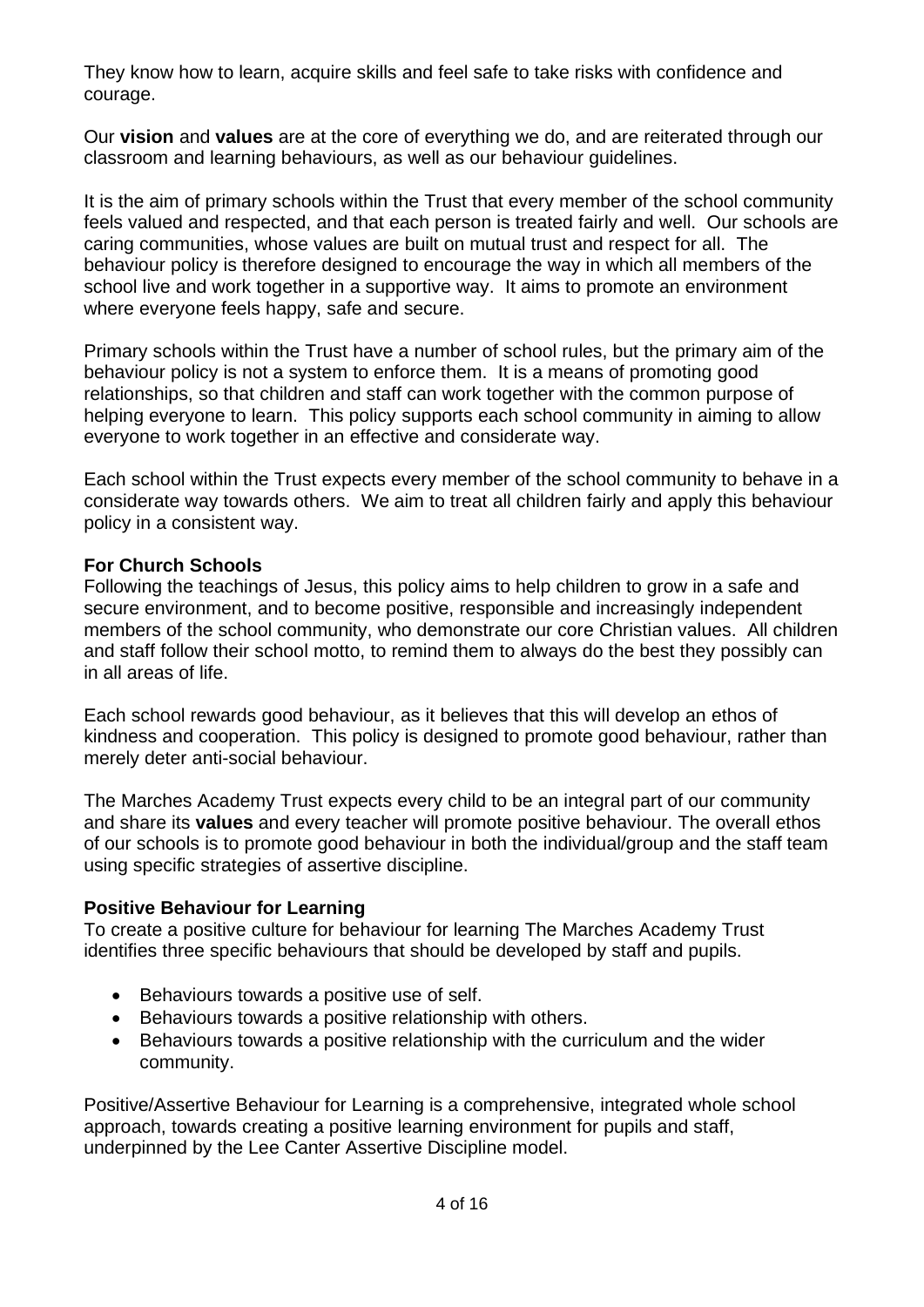## **The Marches Academy Trust is committed to:**

- ensuring we have a whole school/Trust approach for creating a positive, safe, and supportive school climate in which pupils can learn and develop. This approach involves the school community working together;
- ensuring all staff are responsible for teaching the behaviour expectations, providing consistent positive feedback to pupils, and delivering consistent corrective feedback and consequences when expectations are not followed. The entire school, including the classrooms, corridors, canteen, school gates, buses and the route to and from school, is considered part of the total learning environment;
- establishing a social culture and learning and teaching environment to provide individual behaviour support to achieve positive academic and social outcomes for all pupils;
- considering the pastoral needs of staff and pupils accused of misconduct.

The Marches Academy Trust will embed the **Lee Canter Assertive Discipline** approach, and invest in professional learning across our schools, to ensure all staff have a consistent approach and training in:

- being an effective classroom manager;
- developing a classroom discipline plan;
- teaching responsible behaviour;
- utilising the behaviour management plan;
- reducing disruptive behaviour;
- working with difficult pupils.

## **The Assertive Discipline Approach**

- The key to this technique is catching pupils being good. In our Church schools, when children are seen to be living out our Christian values, this should be noted and praised.
- Recognising and supporting them when they behave as expected, and on a consistent basis, letting them know you like what they are doing.
- For Canter, pupils obey the rules because they get something out of it.
- Pupils understand the consequences of breaking the rules.

## **Promoting Positive Behaviour for Learning**

This policy recognises the link between effective lessons and behaviour for learning, alongside effective teaching and learning.

The foundations of good discipline and positive behaviour are well prepared lessons and activities, with a range of differentiated tasks, matched to learners' capabilities and interests, that are gradually extended to ensure progression takes place.

## **Marches Academy Trust staff are expected to:**

- model positive relationships at all times;
- explore lesson structures and planning to support behaviour for learning;
- consider a range of teaching approaches and learning styles;
- establish classroom routines and expectations in accordance with Trust policy;
- develop strategies and techniques for explicitly teaching specific behaviours needed for learning;
- reflect on the impact of the learning environment on behavior.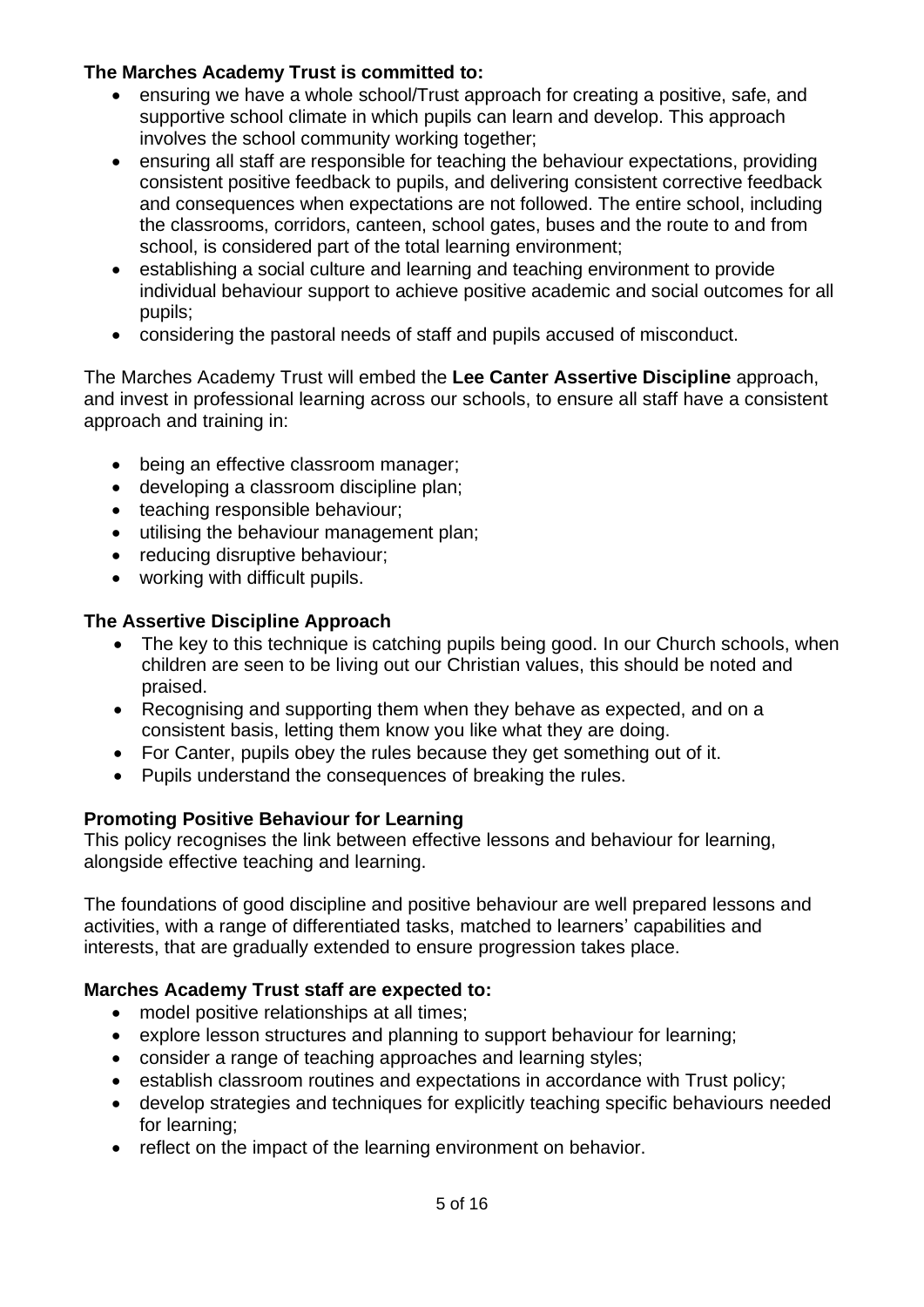**The whole school community are expected to recognise the set of skills required to develop positive behaviour and these include**:

- Collaborative approaches
- Problem solving
- Respecting others
- Emotional well‐being and resilience
- Innovation and creativity
- Leadership
- Non-verbal communication
- Emotional intelligence
- Self‐awareness
- Motivation

# **Section 2: Behaviour Policy Statutory Requirements**

# **1. Legislation and statutory requirements**

This policy is based on advice from the Department for Education (DfE) on:

- [Behaviour](https://www.gov.uk/government/publications/behaviour-and-discipline-in-schools) and discipline in schools.
- Searching, screening and [confiscation](https://www.gov.uk/government/publications/searching-screening-and-confiscation) at school.
- The [Equality](https://www.gov.uk/government/publications/equality-act-2010-advice-for-schools) Act 2010.
- Use of [reasonable](https://www.gov.uk/government/publications/use-of-reasonable-force-in-schools) force in schools.
- [Supporting](https://www.gov.uk/government/publications/supporting-pupils-at-school-with-medical-conditions--3) pupils with medical conditions at school .
- It is also based on the special [educational](https://www.gov.uk/government/publications/send-code-of-practice-0-to-25) needs and disability (SEND) code of [practice.](https://www.gov.uk/government/publications/send-code-of-practice-0-to-25)
- Schedule 1 of the Education [\(Independent](http://www.legislation.gov.uk/uksi/2014/3283/schedule/made) School Standards) Regulations 2014; paragraph 7 outlines a school's duty to safeguard and promote the welfare of children, paragraph 9 requires the school to have a written behaviour policy and paragraph 10 requires the school to have an anti-bullying strategy.
- DfE [guidance](https://www.gov.uk/guidance/what-academies-free-schools-and-colleges-should-publish-online) explaining that academies should publish their behaviour policy and anti-bullying strategy.

# **2. Definitions**

## **Inappropriate behaviour**

This is characterised by the infringement of any of these three important rights:

- All pupils have the right to be taught in a positive learning environment where effort and achievement are recognised and rewarded.
- All staff have the right to teach in an environment where pupils behave.
- Both staff and pupils have a right to feel safe and secure.

Any behaviour that affects these rights will be challenged, managed and monitored. The Marches Academy Trust wants pupils to become good citizens.

## **Inappropriate behaviours that will never be tolerated in school**

- Violence to others: physical and verbal assault towards staff or pupil
- Rudeness to staff
- Bullying (verbal, physical or cyber)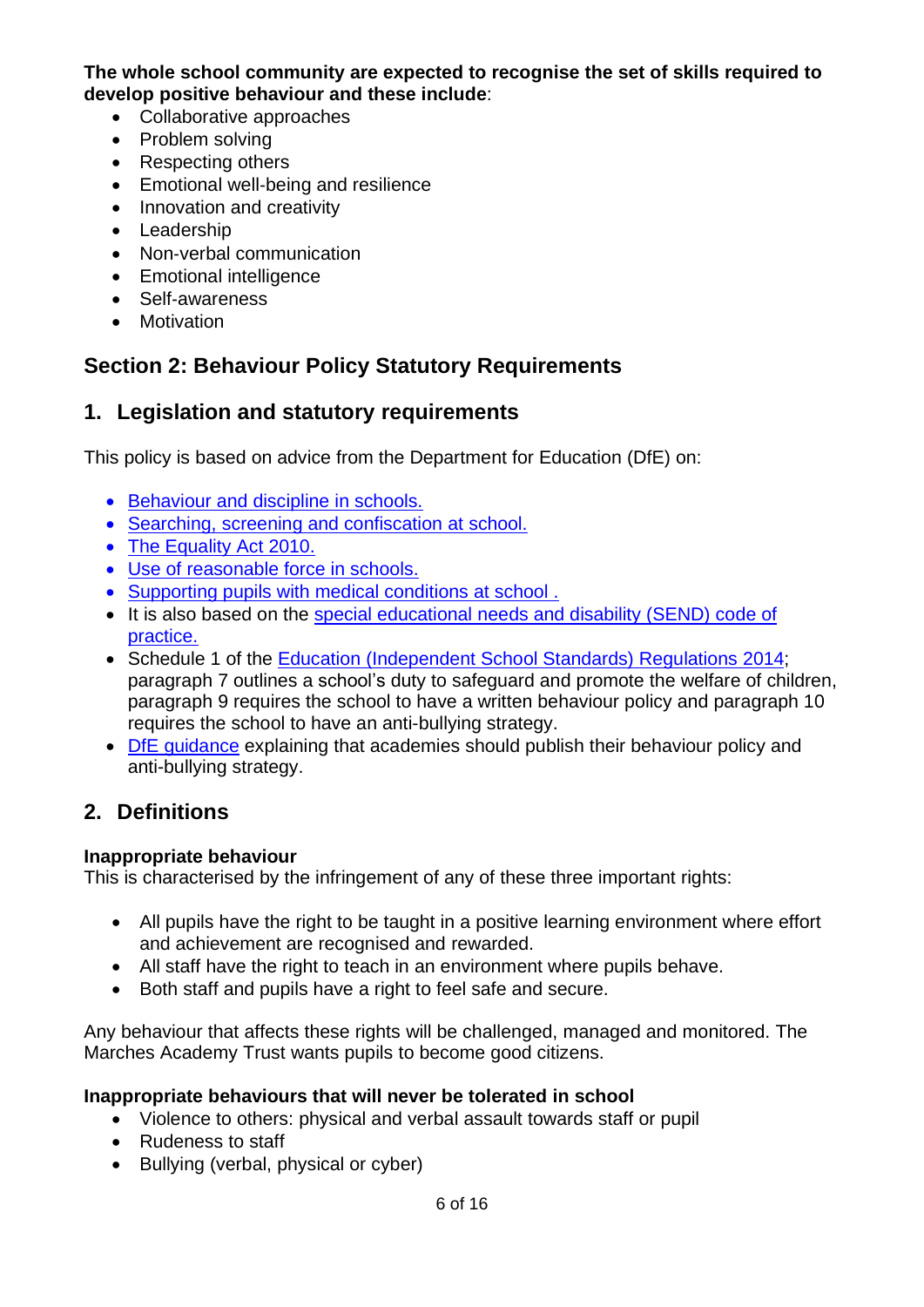- Use of offensive language
- Deliberate or repeated disruption to lessons
- Damage to, or theft of, school property
- Smoking or any other substance misuse
- Endangering the health and safety of a pupil member of staff
- Deliberate flouting of school rules.
- Setting off fire alarms
- Non-compliance
- Failure to follow school rules
- Incorrect uniform
- Sexual assault
- Vandalism
- Theft
- Use of discriminatory behaviours or language
- Possession of prohibited items, ie weapons, knives, alcohol, illegal substances, stolen items, tobacco or items related to smoking, fireworks.
- Possession of pornographic material
- False allegations against staff or pupils

Serious inappropriate behaviour includes repeated instances of minor inappropriate behaviour.

Pupils will always be given a chance to consider their behaviour. They will be encouraged and helped to make apologies to other pupils and to staff they may have offended; show they can keep the school rules, by being put on report; or any other suitable reparation.

The Trust will not tolerate the posting of harmful comments on social networking sites and via electronic communication devices. This particular form of unpleasant bullying is discussed in different forums in school and will be dealt with severely with police involvement where necessary.

Further details and sanctions can be found in our ICT policy and can lead to permanent exclusion.

# **3. Bullying**

"We believe that bullying is behavior by an individual or a group over a period of time that *hurts another either physically or emotionally. All members of our community are responsible for challenging bullying and reporting it when they see it***."** The Marches School Tolerance Committee March 2017

## **Bullying can include:**

| <b>Type of bullying</b> | <b>Definition</b>                                                              |
|-------------------------|--------------------------------------------------------------------------------|
| Emotional               | Being unfriendly, excluding, tormenting                                        |
| Physical                | Hitting, kicking, pushing, taking another's belongings, any use of<br>violence |
| Racial                  | Racial taunts, graffiti, gestures                                              |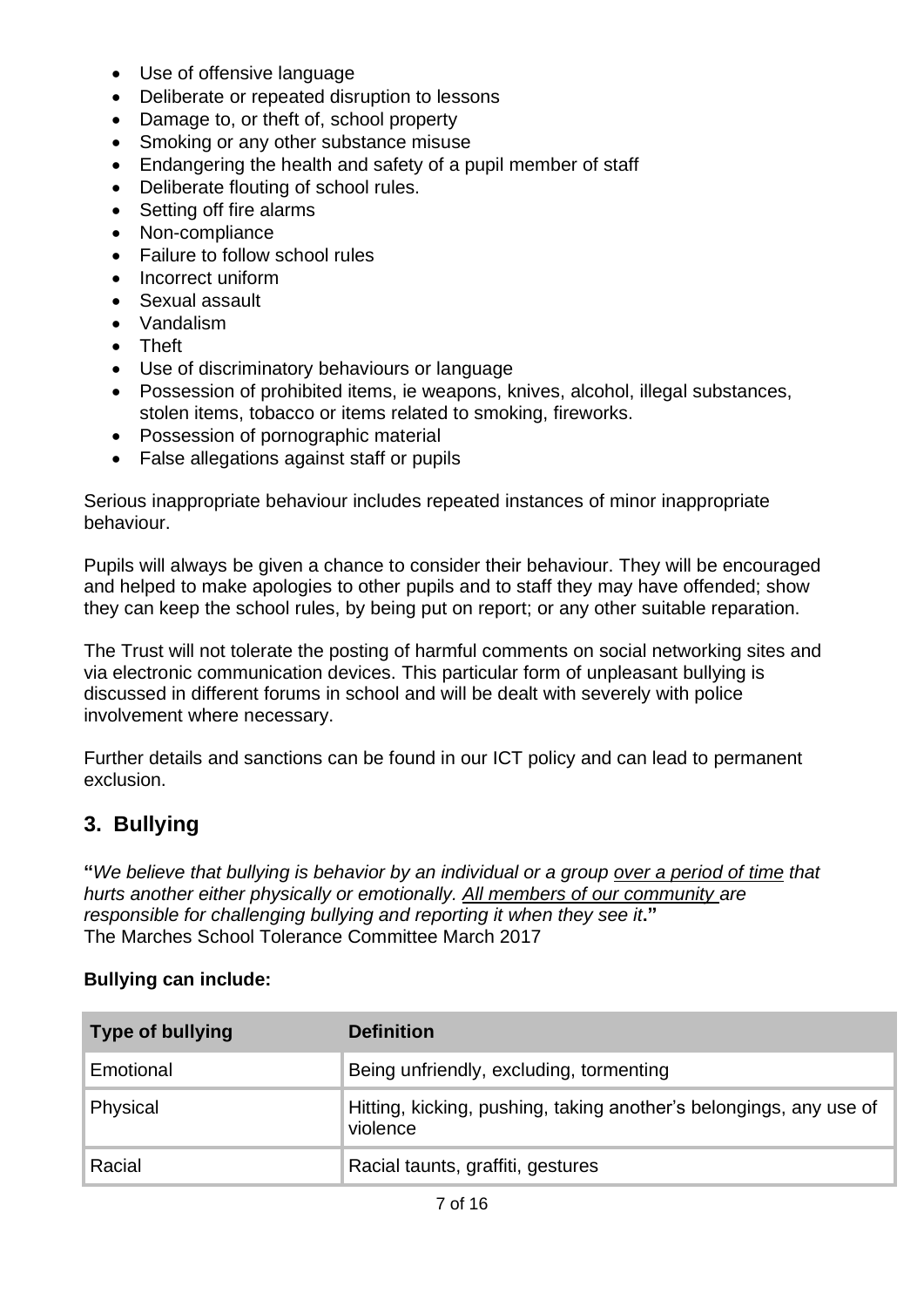| Sexual                    | Explicit sexual remarks, display of sexual material, sexual<br>gestures, unwanted physical attention, comments about sexual<br>reputation or performance, or inappropriate touching |
|---------------------------|-------------------------------------------------------------------------------------------------------------------------------------------------------------------------------------|
| Direct or indirect verbal | Name-calling, sarcasm, spreading rumours, teasing                                                                                                                                   |
| Cyber-bullying            | Bullying that takes place online, such as through social<br>networking sites, messaging apps or gaming sites                                                                        |

Details of our school's approach to preventing and addressing bullying are set out in our tackling bullying policy.

# **4. Roles and responsibilities**

## **4.1 The Board of Trustees and the Local Governing Body**

The Board of Trustees has overall responsibility for monitoring this behaviour policy's effectiveness, with the Local Governing Body monitoring this at school level, and holding the Headteacher to account for its implementation.

## **4.2 The Headteacher**

The Headteacher is responsible for reviewing and approving this behaviour policy. The Headteacher will ensure that the school environment encourages positive behaviour and that staff deal effectively with poor behaviour, and will monitor how staff implement this policy to ensure rewards and sanctions are applied consistently.

## **4.3 Staff**

## **Staff are responsible for:**

- implementing the behaviour policy consistently;
- modelling positive behavior;
- providing a personalised approach to the specific behavioural needs of particular pupils;
- recording behaviour incidents.

The senior leadership team will support staff in responding to behaviour incidents.

## **4.4 Parents and carers**

## **Parents and carers are responsible for:**

- supporting their child in adhering to the pupil code of conduct;
- informing the school of any changes in circumstances that may affect their child's behavior;
- discussing any behavioural concerns with the class teacher promptly.

# **5. The Smart Way**

## **Pupils are responsible for:**

- behaving in an orderly and self-controlled way;
- showing respect to members of staff and each other;
- in class, making it possible for all pupils to learn;
- moving quietly around the school;
- treating the school buildings and school property with respect;
- wearing the correct uniform at all times;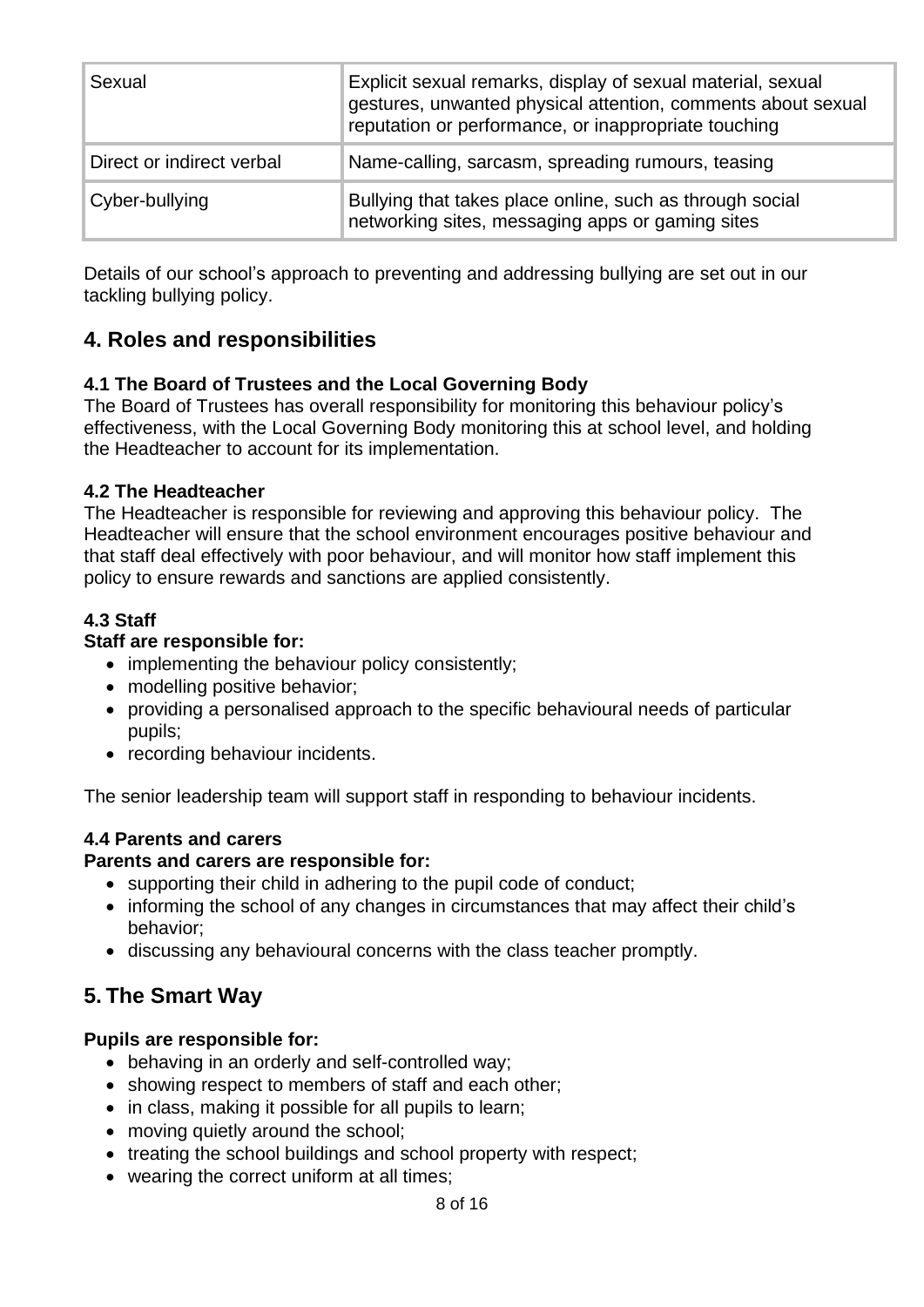- accepting sanctions when given;
- refraining from behaving in a way that brings the school into disrepute, including when outside school.

The following system has been implemented to ensure consistency across schools in behaviour management and setting high expectations.

#### **The Smart Way Behaviour Guidelines and Best Practice**

## **5.1 Pupil Pledge**

- I will arrive SMART to all of my lessons.
- I will always behave in a calm manner whilst moving around my school.
- I will enter and leave the room calmly when asked.
- I will give my full attention throughout the lesson by displaying good listening behaviour and following instructions.
- I will use positive words at all times to encourage others and uphold our high expectations by earning reward tokens.
- I will work cooperatively to support a productive learning environment where everyone feels able to learn.
- I will follow the 7Rs to ensure I am being a good learner (responsible, ready, resilient, resourceful, reflective, risk-taking, reasoning).

## **5.2 Teacher Pledge**

*As teachers we make the weather, we need to be conscious architects of our classroom culture.*

- We will communicate all behaviour instructions to ensure that they are clear, concrete and sequential.
- We collectively share and model behaviour in our Trust, by speaking to all with respect, empathy, kindness and understanding.
- We do not shout at our pupils.

## **5.3 SMART system for uniform**

We believe that pupils who are dressed smartly and take pride in their uniform are ready for learning.

## **5.4 SMART system for offensive language**

We expect pupils to use appropriate language for the environment they are in.

# **6. Rewards and Sanctions**

## **6.1 Rewards**

Positive behaviour may be rewarded with:

- Praise
- Reward Points
- Letters or phone calls home to parents/carers
- Special responsibilities/privileges
- Celebration events
- Reward trips and events
- Celebration assemblies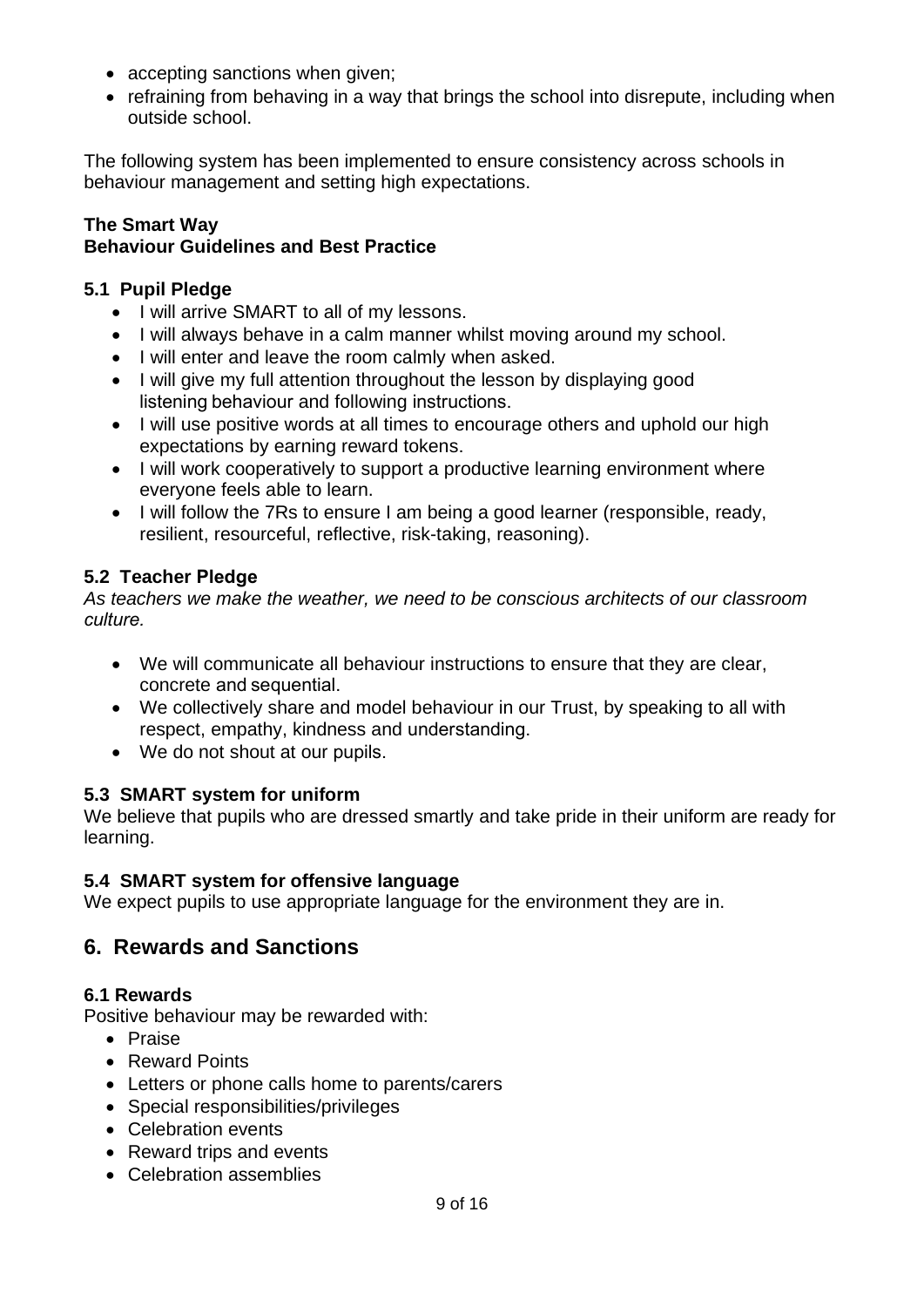## **6.2 Sanctions**

We attempt to make all our dealings with pupils positive, constructive and consistent. We will be very firm in dealing with unacceptable behaviour of any kind. When necessary we will use punishments because maintaining an ordered working environment for all pupils must be our first concern. The school may use one or more of the following sanctions in response to unacceptable behaviour:

- A verbal reprimand.
- Asking the pupil to move seats.
- Sending the pupil out of the class.
- Expecting work to be completed at home, or at break or lunchtime.
- Detention at break or lunchtime, or after school social isolation.
- Referring the pupil to a senior member of staff.
- Letters, phone calls home to parents/carers, followed up by meetings where needed.
- Agreeing a behaviour contract.
- Putting a pupil 'on report'.
- Risk assessment.
- Pupil Planning Meeting with the Local Authority Inclusion Officer.
- Personalised Learning Plan.

We may use internal exclusion in response to serious or persistent breaches of this policy. Pupils may be sent to internal exclusion during lessons if they are disruptive, and they will be expected to complete the same work as they would in class.

- **Detentions:** We also hold breaktime and lunchtime detentions, according to the seriousness of the behaviour.
- **Report:** Pupils whose behaviour is poor over a period of time will be placed on report. This involves having behaviour in lessons commented on by teachers at the end of each lesson. Usually parents/carers will be informed and involved in this.
- **Internal Exclusion Process:** A pupil will be removed from some or all normal lessons and social times for a short period. This is a serious step and parents/carers will be informed. This internal exclusion will take place with the Headteacher or Assistant Headteacher.
- **Exclusion:** This means a pupil is not allowed to attend school. Usually exclusions are for a fixed term. Excluded pupils can be readmitted only following an interview between parents/carers and a member of the Leadership Team. Guarantees about future behaviour will form part of this meeting. Sometimes we ask for these guarantees in the form of a written contract. Systems to manage a pupil on their return to school may also be put into place at these meetings. These could include social isolation, risk assessments highlighting the need for a pupil to be out of school at lunch, or personalised timetables. Exclusions can also lead to a meeting with senior officers from the Local Authority to discuss the pupil's future. The local governing body will be informed. Such exclusions can become permanent. Exclusion is the most serious punishment a school can take and happens rarely. Pupils will, at times, spend some time in Student Support after internal or external exclusion prior to a return to mainstream classes.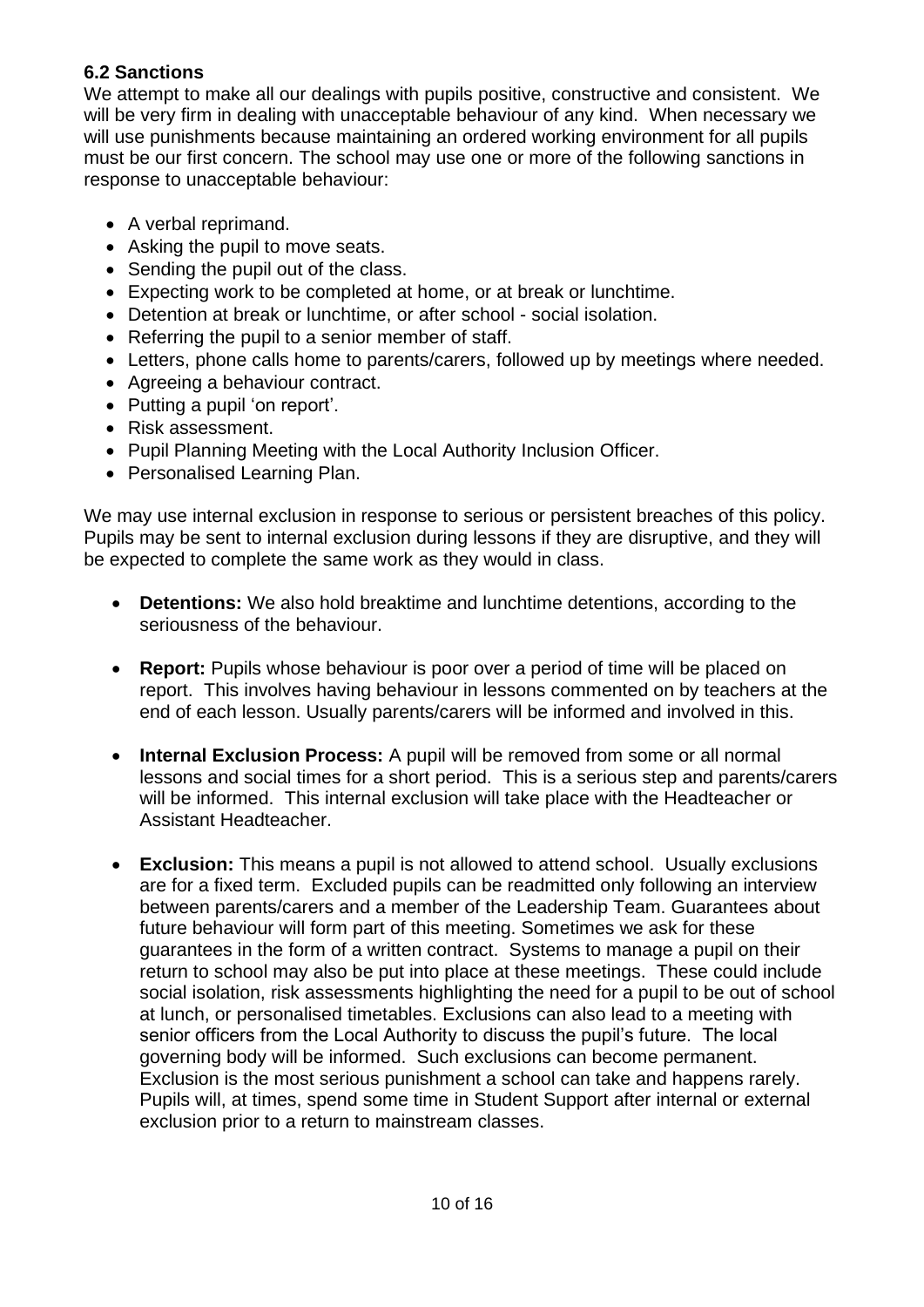## • **Fixed term external exclusions and permanent exclusions:**

Staff will provide appropriate work for excluded pupils to complete at home during the period of their exclusion. Excluded pupils are expected to remain in their home completing work and not to be seen in a public place, which includes coming near or onto the school site.

## **6.3 Off-site behaviour: bringing the school into disrepute**

(Discipline of pupils beyond the school grounds)

Sanctions may be applied where a pupil has misbehaved off-site when representing the school, such as on a school trip or on the bus on the way to or from school.

#### **6.4 Malicious allegations**

Where a pupil makes an accusation against a member of staff and that accusation is shown to have been malicious, the Headteacher will discipline the pupil in accordance with this policy.

Please refer to our safeguarding and child protection policy and procedures for dealing with allegations of abuse against staff, and for more information on responding to allegations of abuse.

## **7. Behaviour management**

#### **7.1 Classroom management**

Teaching and support staff are responsible for setting the tone and context for positive behaviour within the classroom.

They will:

- create and maintain a stimulating environment that encourages pupils to be engaged;
- use lesson gradings effectively to demonstrate behaviour for learning;
- use strategies to manage negative behaviours including detentions, exit partners, support partners;
- display the pupil code of conduct or their own classroom rules;
- develop a positive relationship with pupils, which may include:
	- o greeting pupils in the morning/at the start of lessons;
	- o establishing clear routines;
	- o communicating expectations of behaviour in ways other than verbally;
	- o highlighting and promoting good behavior;
	- o concluding the day positively and starting the next day afresh;
	- $\circ$  having a plan for dealing with low-level disruption; using positive reinforcement**.**

## **7.2 Restorative Approaches**

## **What are Restorative Approaches?**

Restorative approaches are a range of practices that help pupils to develop the skills and attitudes necessary to build, maintain and repair community relationships.

Restorative approaches are not a 'soft' option as pupils are obliged to be accountable and responsible for their actions and, likewise, to learn from their behaviour and to change.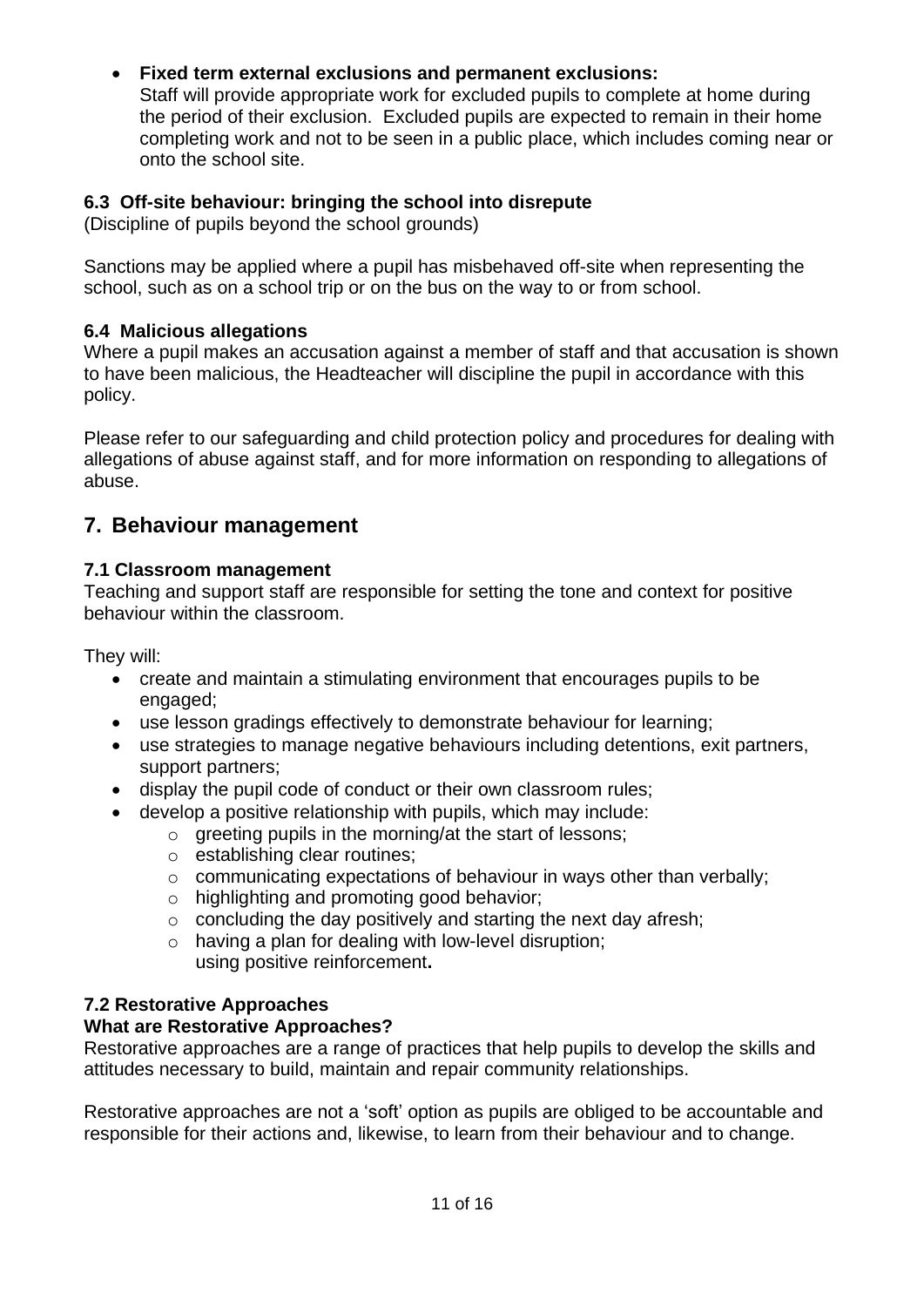In our Church Schools, this approach is linked to Christian understanding of forgiveness, repentance and reconciliation.

Marches Academy Trust believes in its power to create a more harmonious learning environment with improved behaviour and learning outcomes for pupils in all Key Stages, as part of this commitment.

#### **What we do**

- Support for pupils to develop social and communication skills.
- Formal and informal discussion to discuss difficult situations when there has been conflict.
- Restorative reintegration meetings after a fixed-term exclusion.
- Ongoing training and development for staff and pupils.

#### **Positive outcomes**

- Improved learning environments.
- Reduced fixed-term exclusions.
- Less conflict between pupils and between pupils and staff.

Restorative practice allows for ownership of behaviour and conflict resting with those directly involved, who also retain responsibility for resolution of the difficulties.

Restorative approaches help consolidate the school's existing commitment to personal responsibility, encouraging and empowering children to address issues for themselves. Consequently, many conflicts and difficult conversations are managed successfully. In structural and cultural terms, Restorative Approaches will help strengthen the school's commitment to a range of peer support.

The implementation of the five important questions which are used on our Witness Statement and when dealing with pupils:

- What happened?
- What were you thinking at the time?
- How were you feeling at the time?
- What are you going to do to put things right?
- What are you going to do differently next time?

The questions are neutral and non-judgmental, they are about the wrongdoer's behaviour and its effect upon others, and they are open questions which require an answer. They take everyone from the past (what happened) to the future (repairing harm) and require people to reflect on who has been affected. They are likely to help the wrongdoer develop some empathy for those affected.

#### **The principles of Restorative Approaches across The Trust are:**

- Focus on harm caused by the wrongdoer and actively seek ways of repairing that harm.
- Create dialogue and communication.
- Respect.
- Within a safe environment they will allow all participants to engage and learn.
- This should lead to accepting responsibility, reparation, reintegration, restoration, and behavioural change.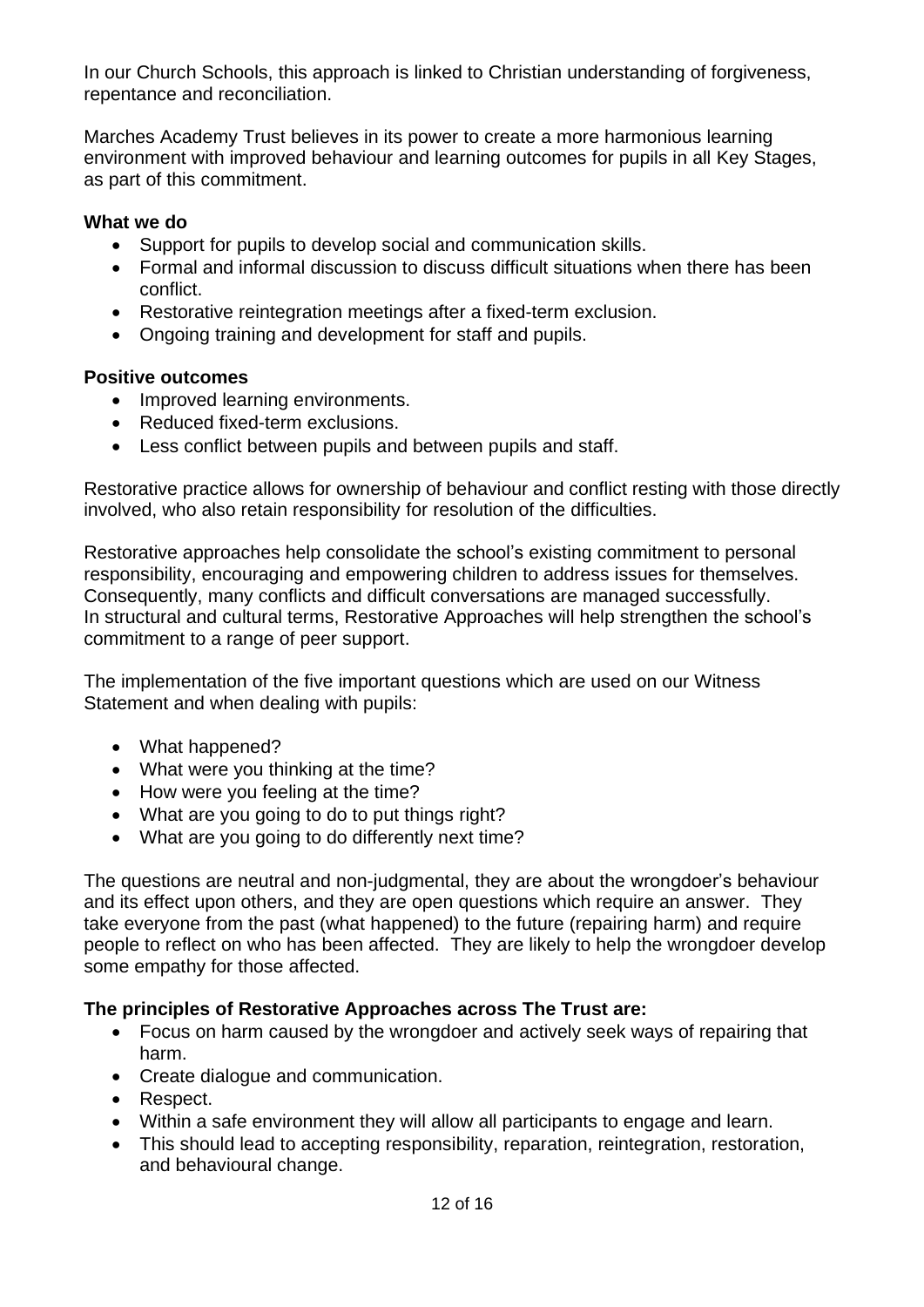• Participants are given the opportunity to openly state their views, listen to others and acknowledge their views.

## **7.3 Physical restraint**

In some circumstances, staff may use reasonable force to restrain a pupil to prevent them:

- causing disorder;
- hurting themselves or others;
- damaging property.

Incidents of physical restraint must:

- **always be used as a last resort;**
- be applied using the minimum amount of force and for the minimum amount of time possible;
- be used in a way that maintains the safety and dignity of all concerned;
- never be used as a form of punishment; and
- be recorded and reported to parents/carers.

## **7.4 Searching and confiscation**

**Searching with consent**: staff may search with pupil consent for any item if the pupil agrees. It is enough for a member of staff to ask the pupil to, for example, turn out their pockets, or ask to look in a bag.

If a pupil refuses to allow a search, their parent/carer will be contacted and they will be removed from the school for the day. On their return the following day, the pupil will spend a day in internal exclusion.

**Searching without consent**: staff, authorised by the Headteacher, have a statutory power to search pupils or their possessions without consent where they have a reasonable ground for suspecting that pupil may have a prohibited item. Prohibited items are:

- knives, items that could be used as a weapon;
- alcohol;
- tobacco products and cigarette papers;
- illegal drugs;
- stolen items;
- fireworks;
- pornographic images;
- any article a member of staff reasonably suspects has been, or is likely to be, used to commit an offence, or to cause personal injury to, or damage to the property of, any person (including the pupil).

Headteachers and authorised staff can also search for any item banned by the school rules which has been identified as an item which may be searched for. This includes phones that are not turned off in the bottom of a bag. It is sufficient to have reasonable grounds for conducting such a search, for example, where a conversation has been overheard.

The member of staff searching the pupil must be of the same gender as the pupil and a witness must also be present, also of the same gender, where possible

An exception to this rule can allow for a member of the opposite gender to search alone, but only when there is a responsible belief that there is a risk that serious harm will be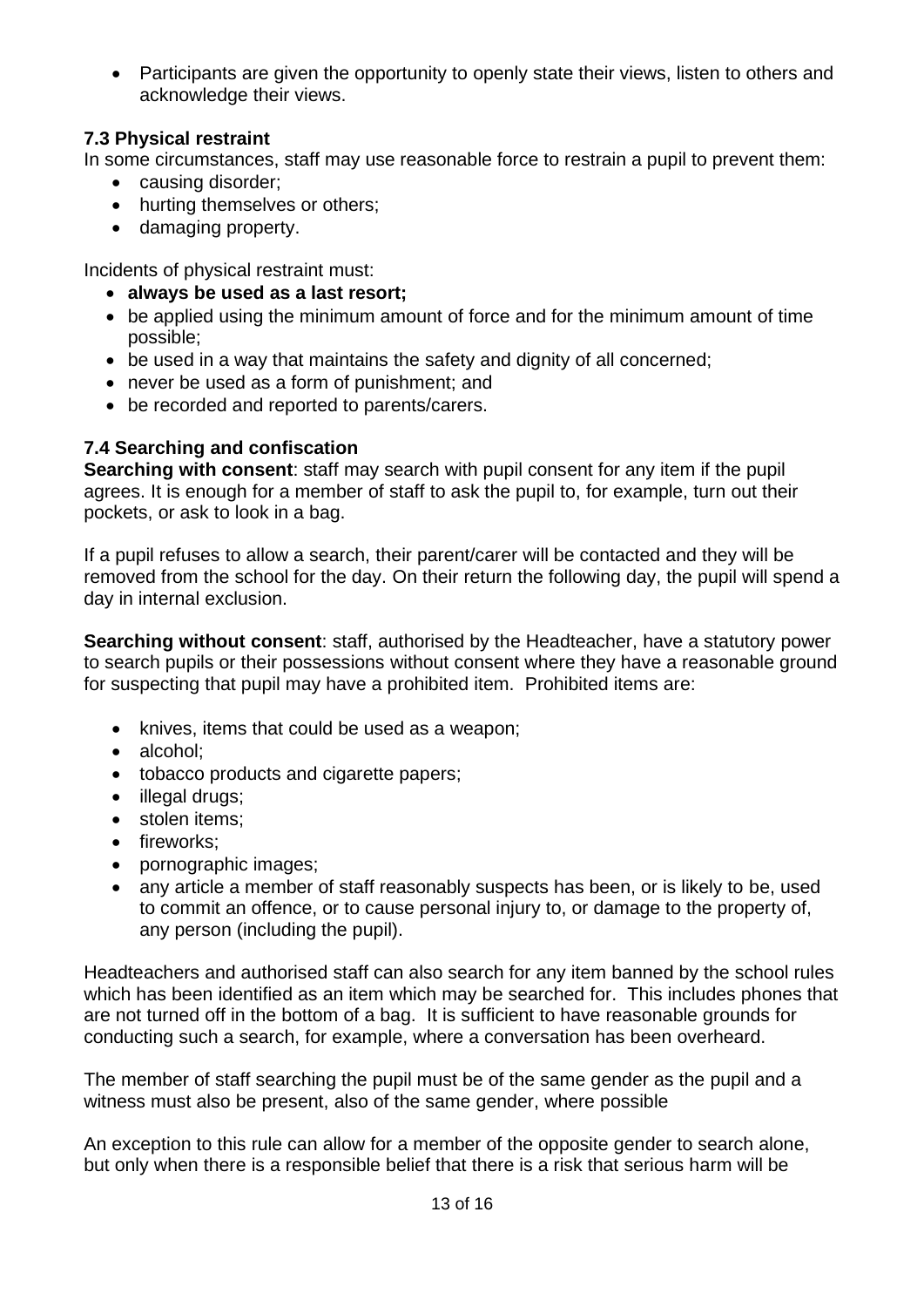caused by a pupil if a search is not conducted immediately and it is not reasonably practicable to summon another member of staff.

Where a member of the police conducts a search, it must be done in the presence of senior staff.

Extent of the search: no clothing, other than outer clothing may be removed. Outer clothing is all clothing not next to the skin, or next to underwear. Pockets may be searched. Where an intimate search is needed, a police officer will need to be called.

Possessions include bags, desks and lockers. A pupil's possessions may only be searched in the presence of the pupil and a member of staff as a witness.

#### **What the law says:**

A person carrying out a search can seize anything they have reasonable grounds for suspecting is a prohibited item (that is a weapon/knife; alcohol; illegal drugs or stolen items) or is evidence in relation to an offence.

Where a person conducting a search finds **alcohol**, they may retain or dispose of it as they think appropriate but this does not include returning it to the pupil.

Where they find **controlled drugs**, these must be delivered to the police as soon as possible unless there is a good reason not to do so – in which case the drugs must be disposed of.

Where they find **other substances** which are not believed to be controlled drugs, these can be confiscated where a teacher believes them to be harmful or detrimental to good order and discipline and would include, for example, so called 'legal highs'. Where staff suspect a substance may be controlled they should treat them as controlled drugs as outlined above. Where they find **stolen items**, these must be delivered to the police unless there is a good reason not to do so – in which case the stolen item should be returned to the owner. These stolen items may be retained or disposed of if returning them to their owner is not practicable.

Where staff are unsure as to the legal status of a substance and have reason to believe it may be a controlled drug, they should treat it as such.

Where pornographic images are found, these may be disposed of unless it is possible to constitute a specific offence, in which case it must be delivered to the police as soon as practical.

Images found on mobile phones or other electronic devices can be deleted unless it is necessary to pass them to the police.

Where a person conducting the search finds an electronic device, they may examine any data or files on the device if they think there is good reason to do so. Following an examination, if the person has decided to return the device to the owner, or to retain or dispose of, they may erase any data or files, if they think there is a good reason to do so. In deciding this, the question is, has it or could it be used to cause harm, disrupt teaching or breach the school rules.

If inappropriate material is found on the device it is up to the member of staff to decide whether to delete it, retain it as evidence (if a criminal offence or breach of school discipline) or whether the material is of such seriousness that it requires the involvement of the police.

The school is not required to inform parents/carers before a search takes place or to seek consent for a search.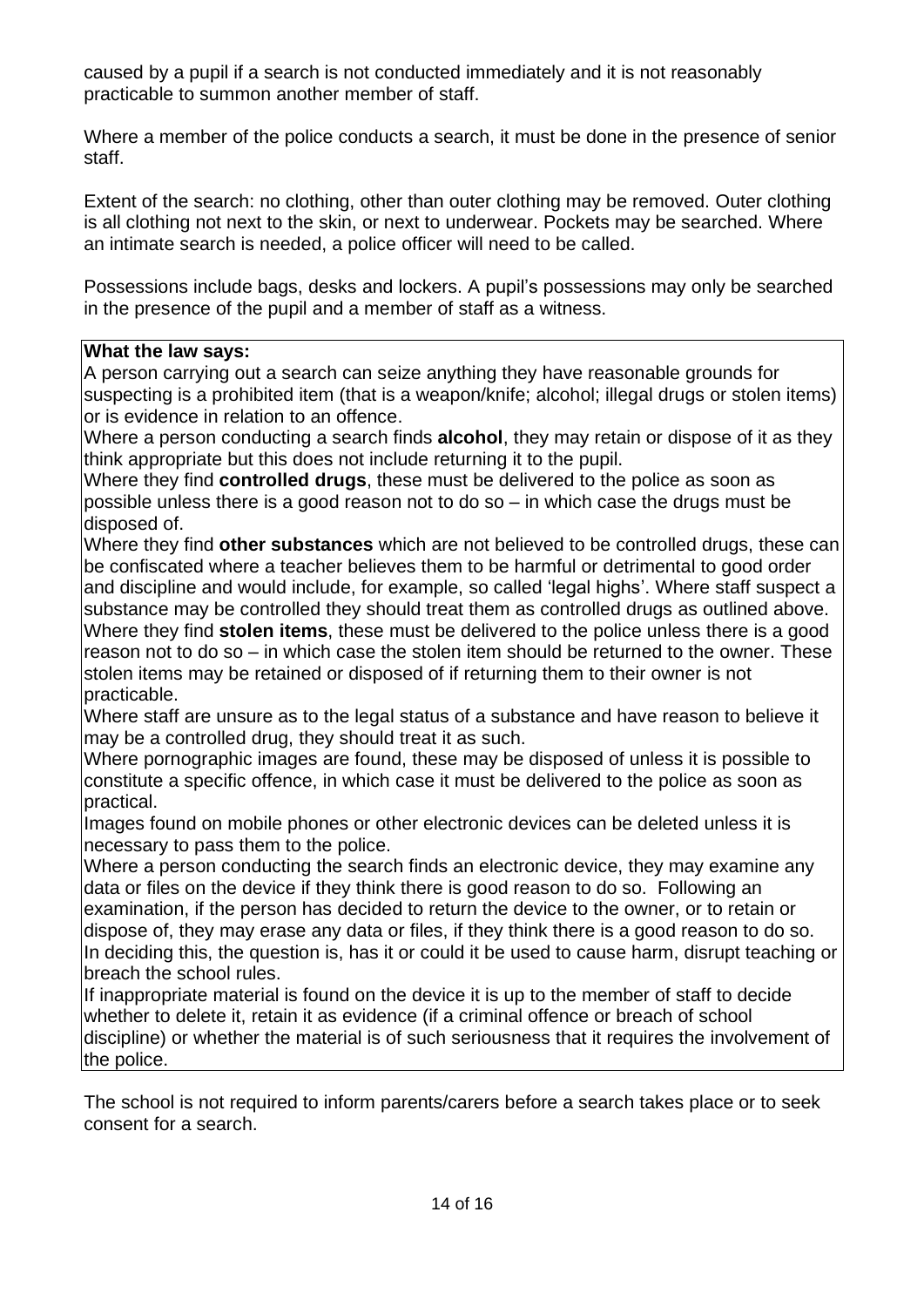## **7.5 Confiscation**

**Any prohibited items found in a pupil's possession will be confiscated.** These items will not be returned.

We will also confiscate any item which is harmful or detrimental to school discipline. These items will be returned to pupils after discussion with senior leaders and parents, if appropriate.

Searching and screening pupils is conducted in line with the DfE's latest [guidance](https://www.gov.uk/government/publications/searching-screening-and-confiscation) on searching, screening and [confiscation.](https://www.gov.uk/government/publications/searching-screening-and-confiscation)

#### **7.6 Support**

The school recognises its legal duty under the Equality Act 2010 to prevent pupils with a protected characteristic from being at a disadvantage. Consequently, our approach to challenging behaviour may be differentiated to cater to the needs of the pupil. The school's special educational needs coordinator will evaluate a pupil who exhibits challenging behaviour to determine whether they have any underlying needs that are not currently being met.

Where necessary, support and advice will also be sought from specialist teachers, an educational psychologist, medical practitioners and/or others, to identify or support specific needs.

When acute needs are identified in a pupil, we will liaise with external agencies and plan support programmes for that pupil. We will work with parents/carers to create the plan and review it on a regular basis.

For our Church Schools, support is linked to the understanding that each child is made in God's image and is loved and valued.

# **8. Pupil transition**

To ensure behaviour is continually monitored and the right support is in place, information related to pupil behaviour issues may be transferred to relevant staff at the start of the term or year. Information on behaviour issues may also be shared with new settings for those pupils transferring to other schools.

# **9. Training**

Our staff are provided with training on managing behaviour, including management of actual or potential aggression for specific staff.

Behaviour management will also form part of continuing professional development.

## **10.Monitoring arrangements**

This behaviour policy will be reviewed by the Headteacher and Marches Academy Trust every year. At each review, the policy will be approved by the Headteacher.

# **11.Links with other policies**

This behaviour policy is linked to the following policies:

15 of 16